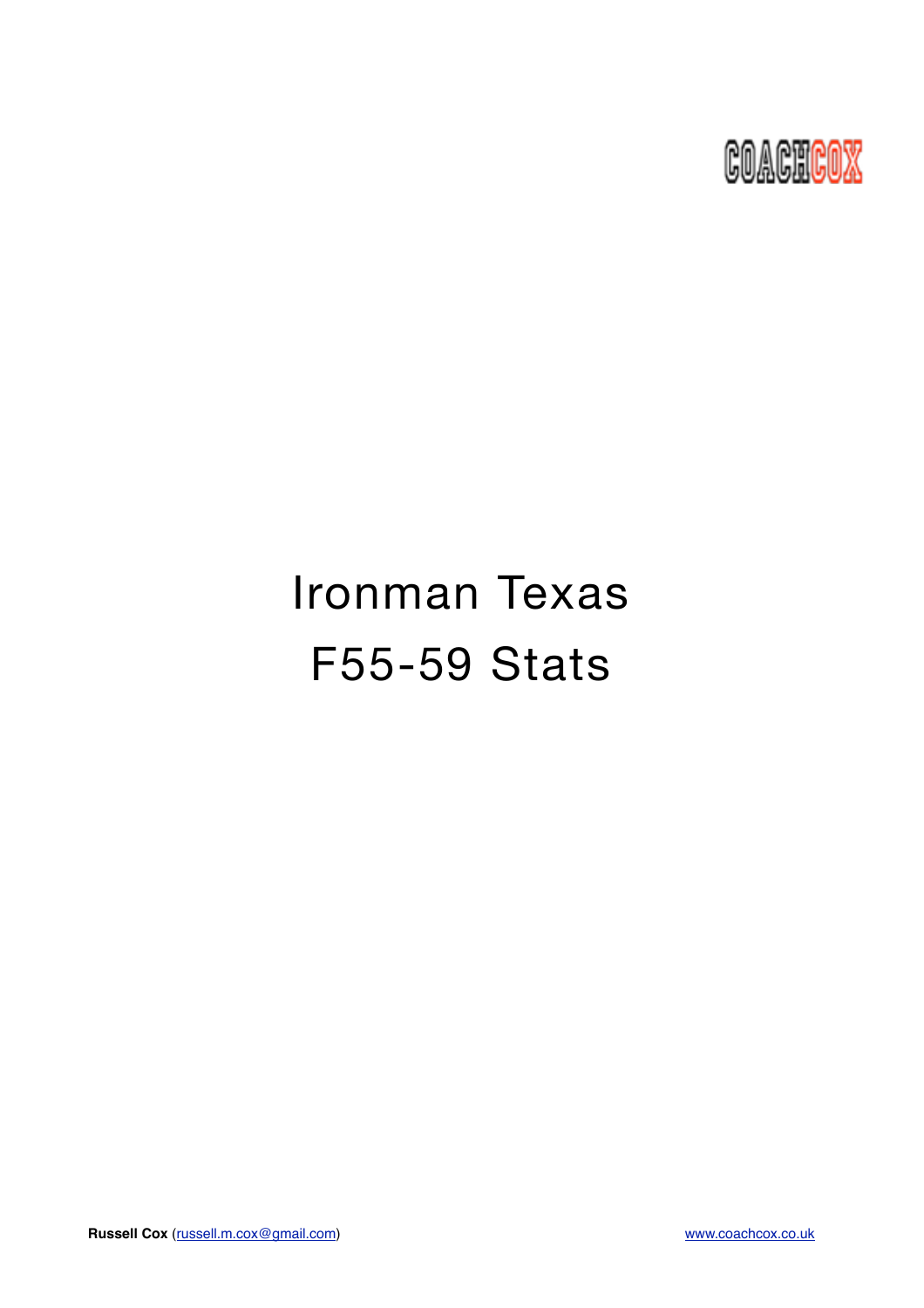### F55-59 Summary Statistics

| Year    | <b>Finishers</b> | F55-59 Finishers | Male Winner's Time | <b>Female Winner's Time</b> | <b>F55-59 Winner's Time</b> |
|---------|------------------|------------------|--------------------|-----------------------------|-----------------------------|
| 2011    | 2004             | 12               | 8:08:20            | 8:57:51                     | 10:59:53                    |
| 2012    | 2022             | 13               | 8:10:44            | 8:54:58                     | 11:40:15                    |
| 2013    | 2055             | 15               | 8:25:06            | 8:49:14                     | 11:24:55                    |
| Average | 2027             | 13               | 8:14:43            | 8:54:01                     | 11:21:41                    |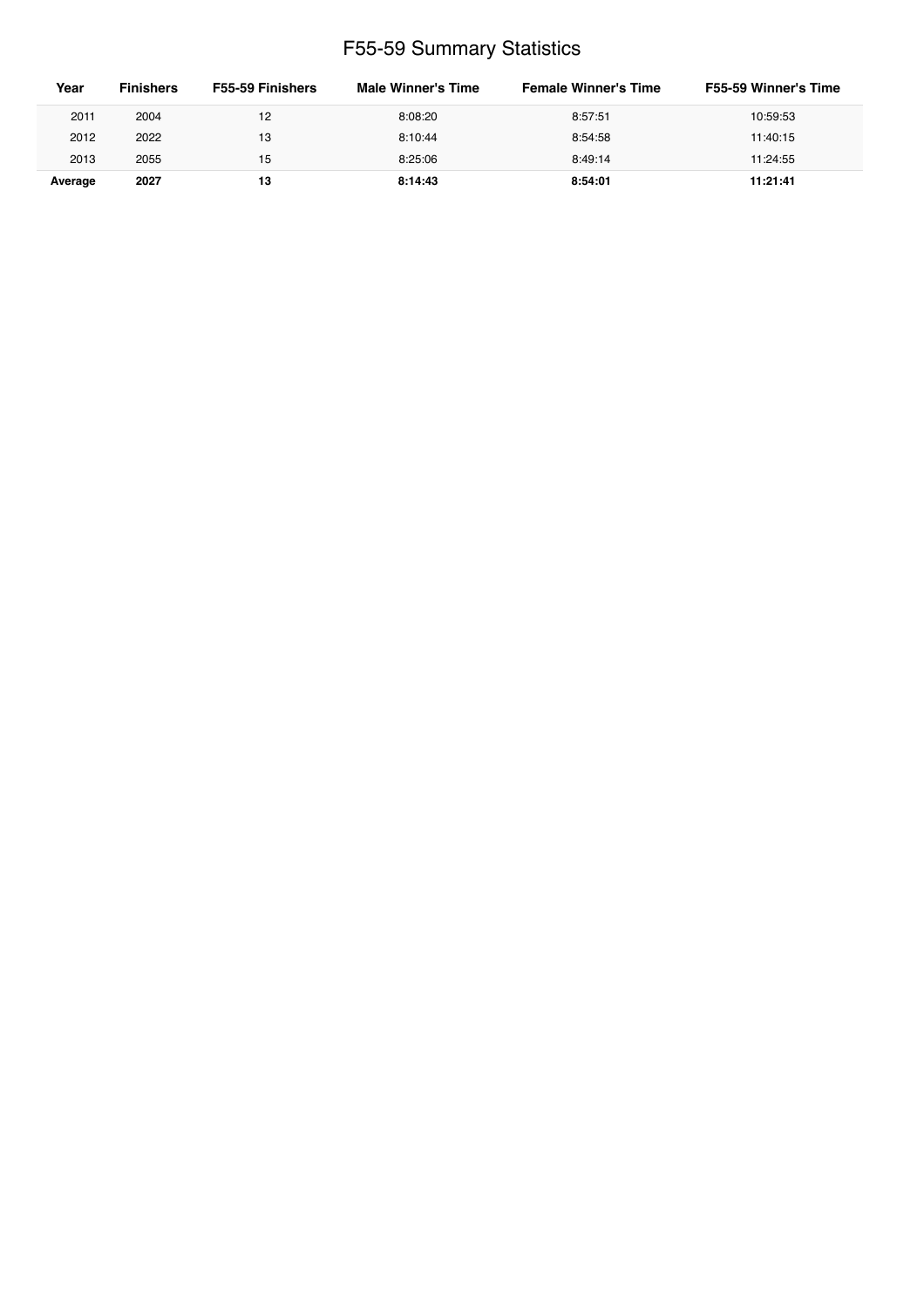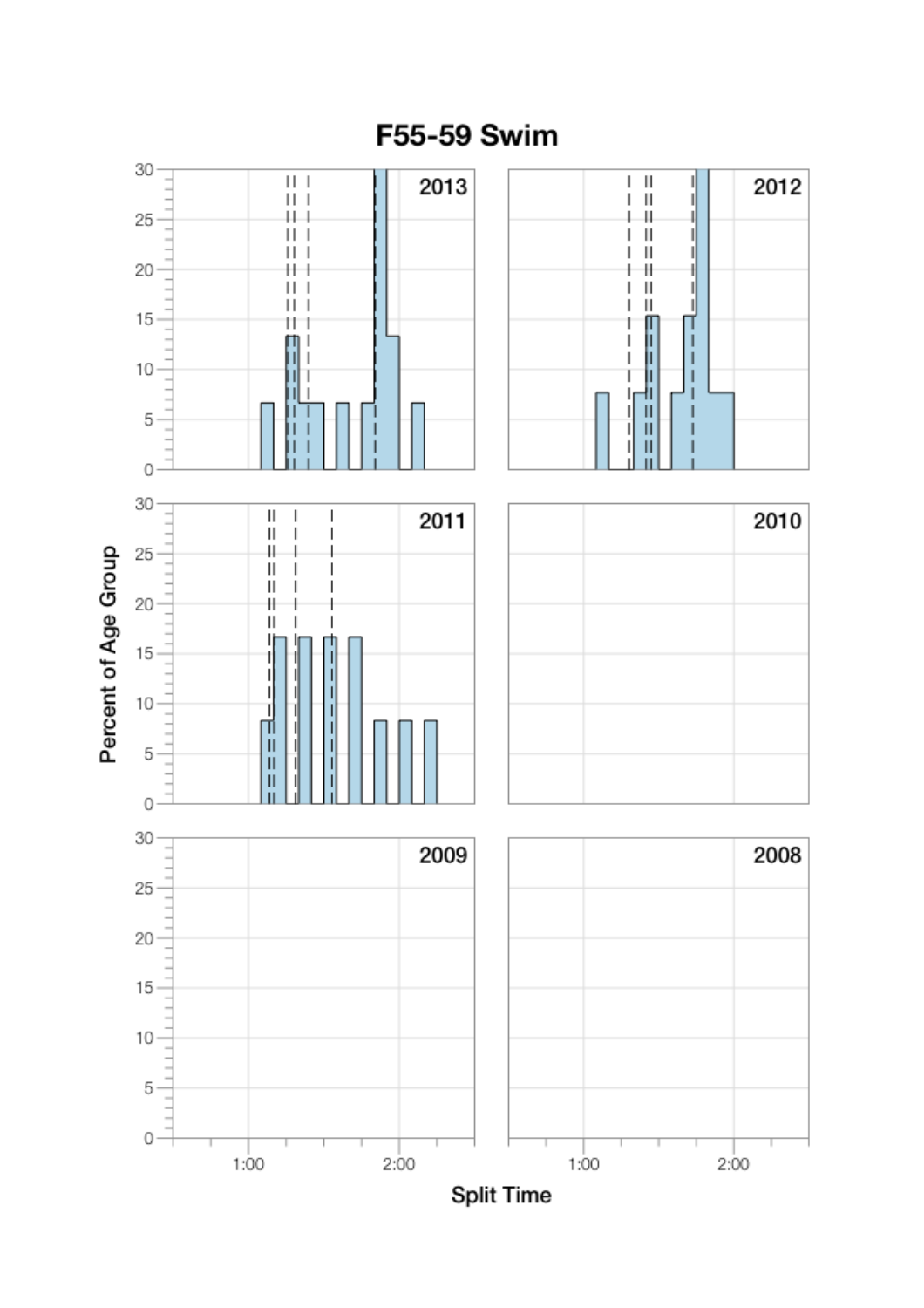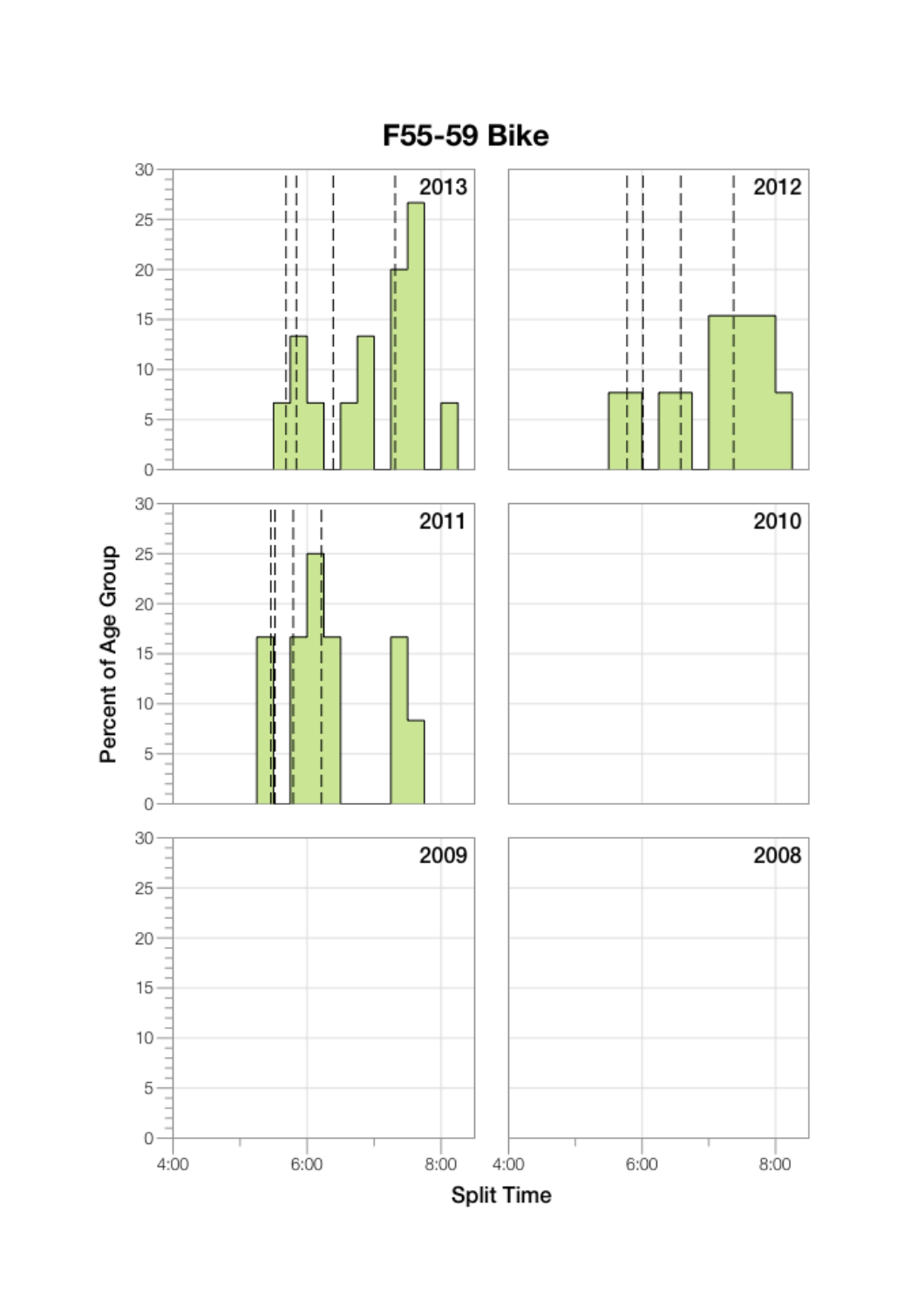

F55-59 Run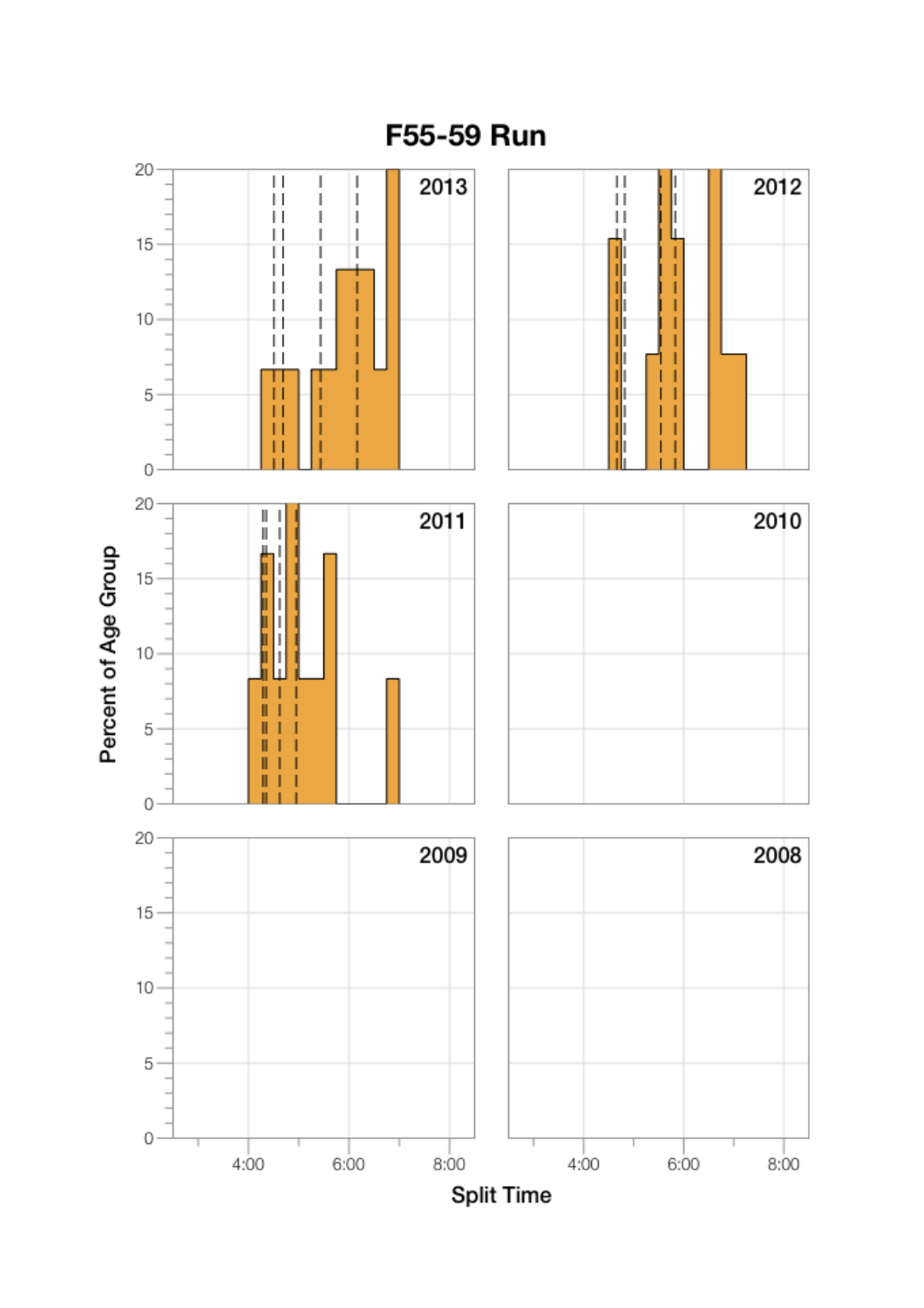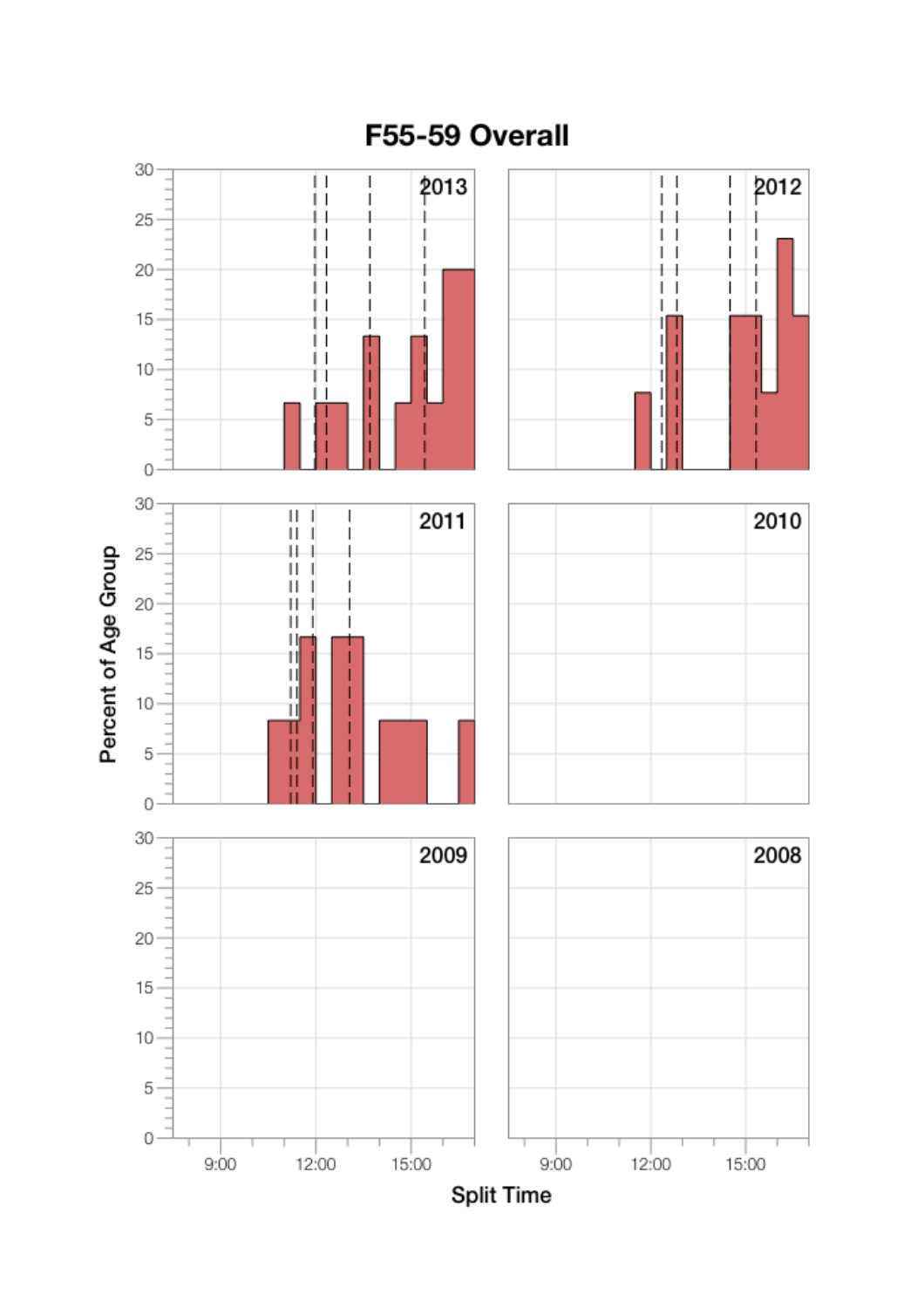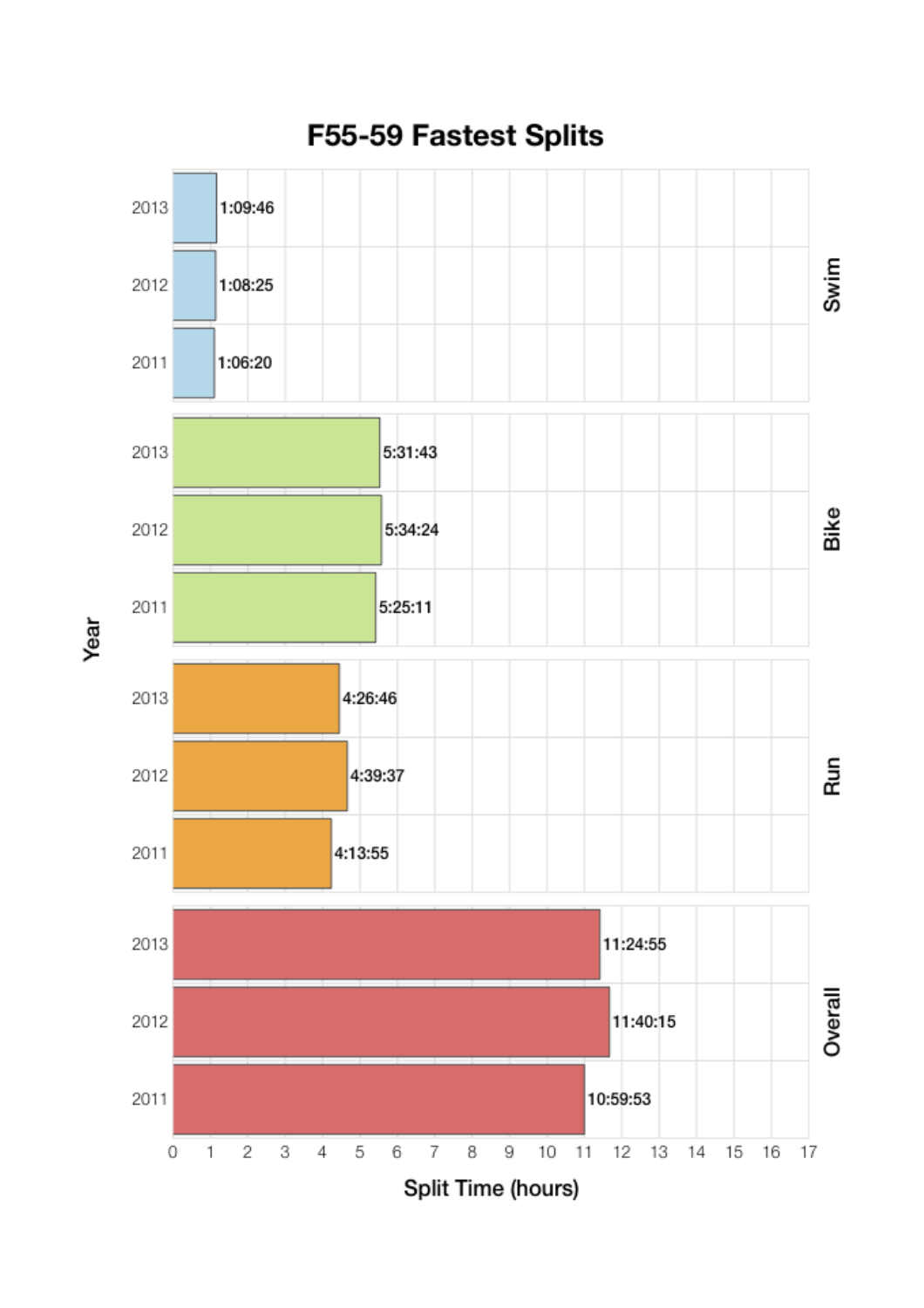

Year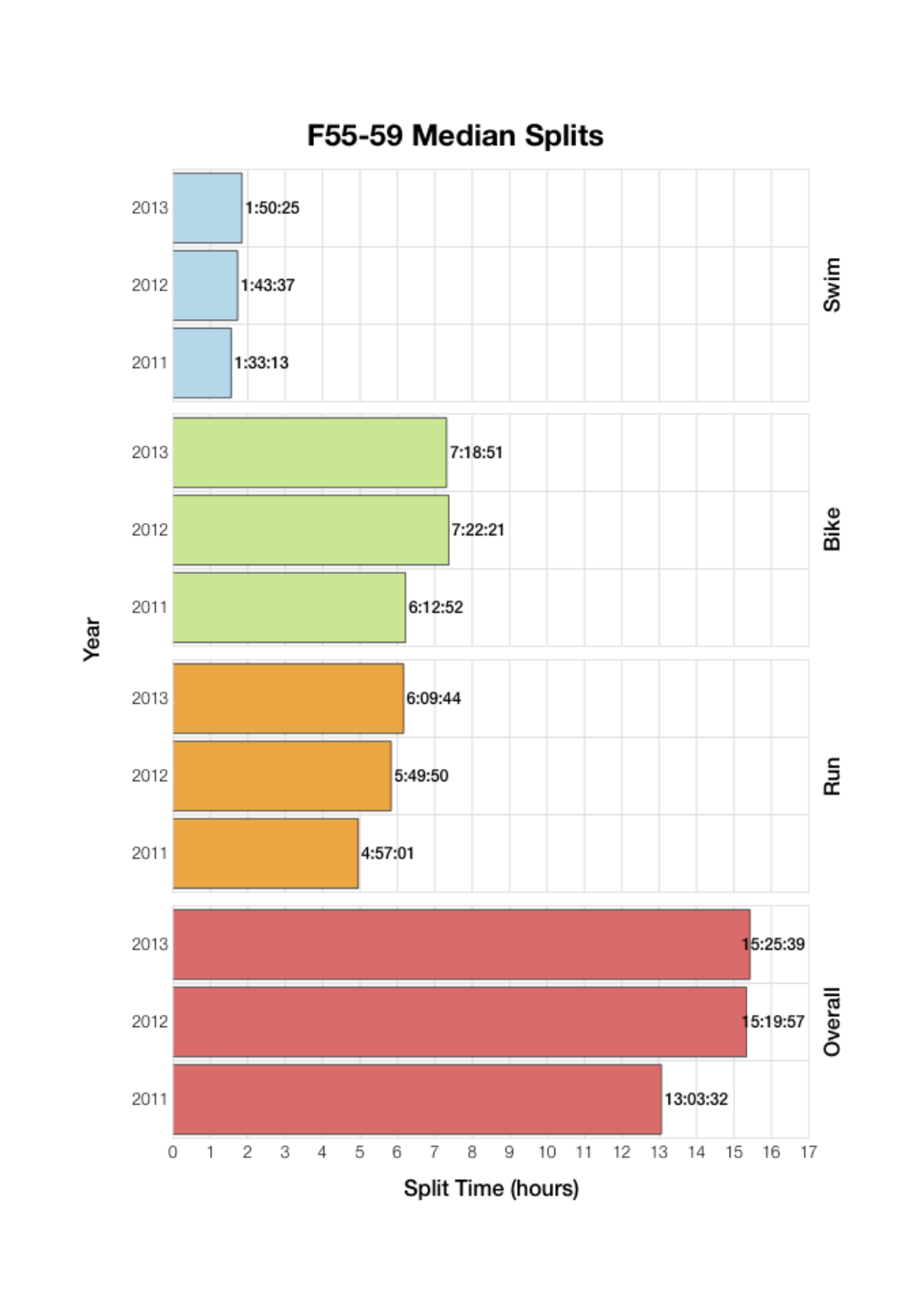

Year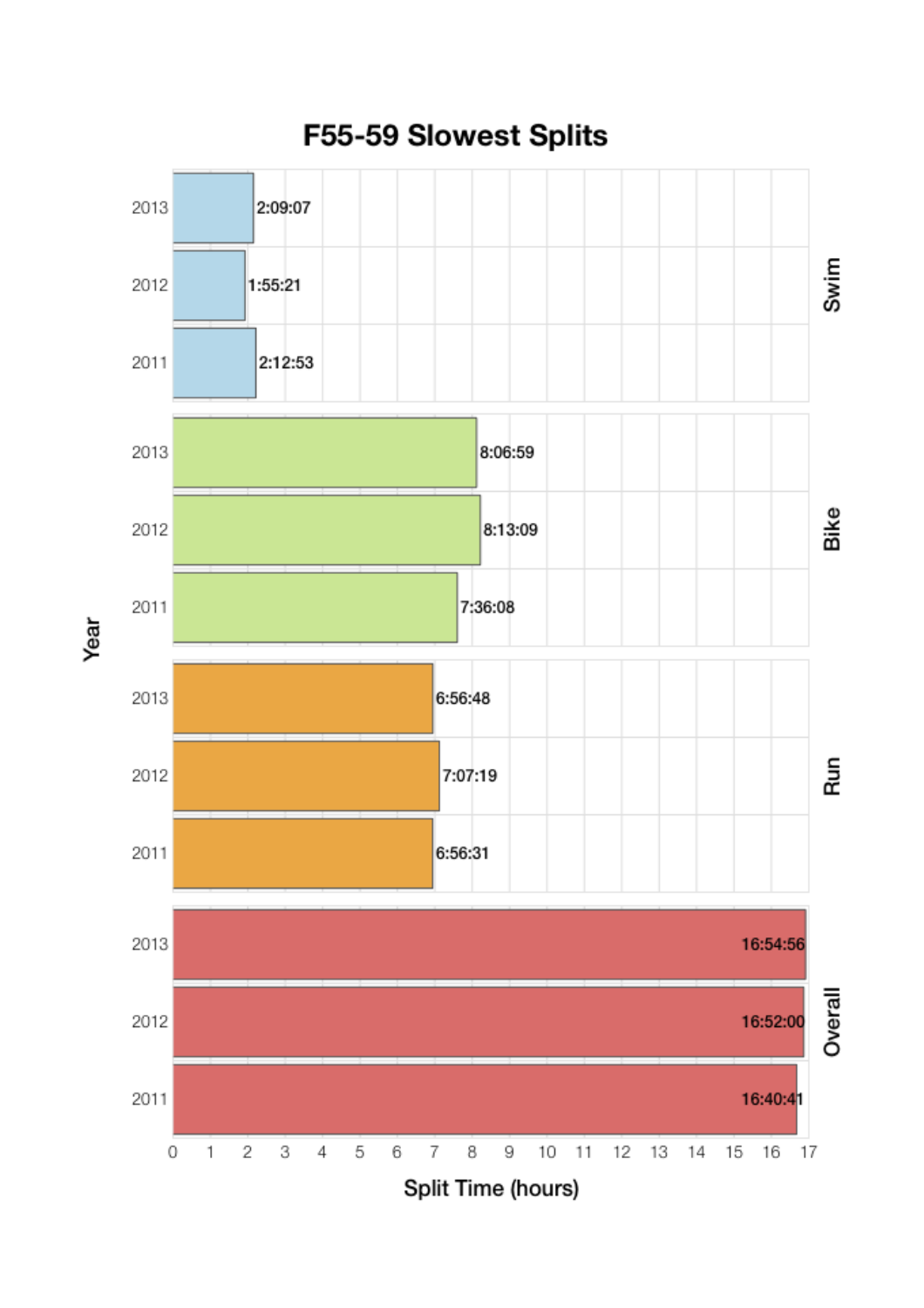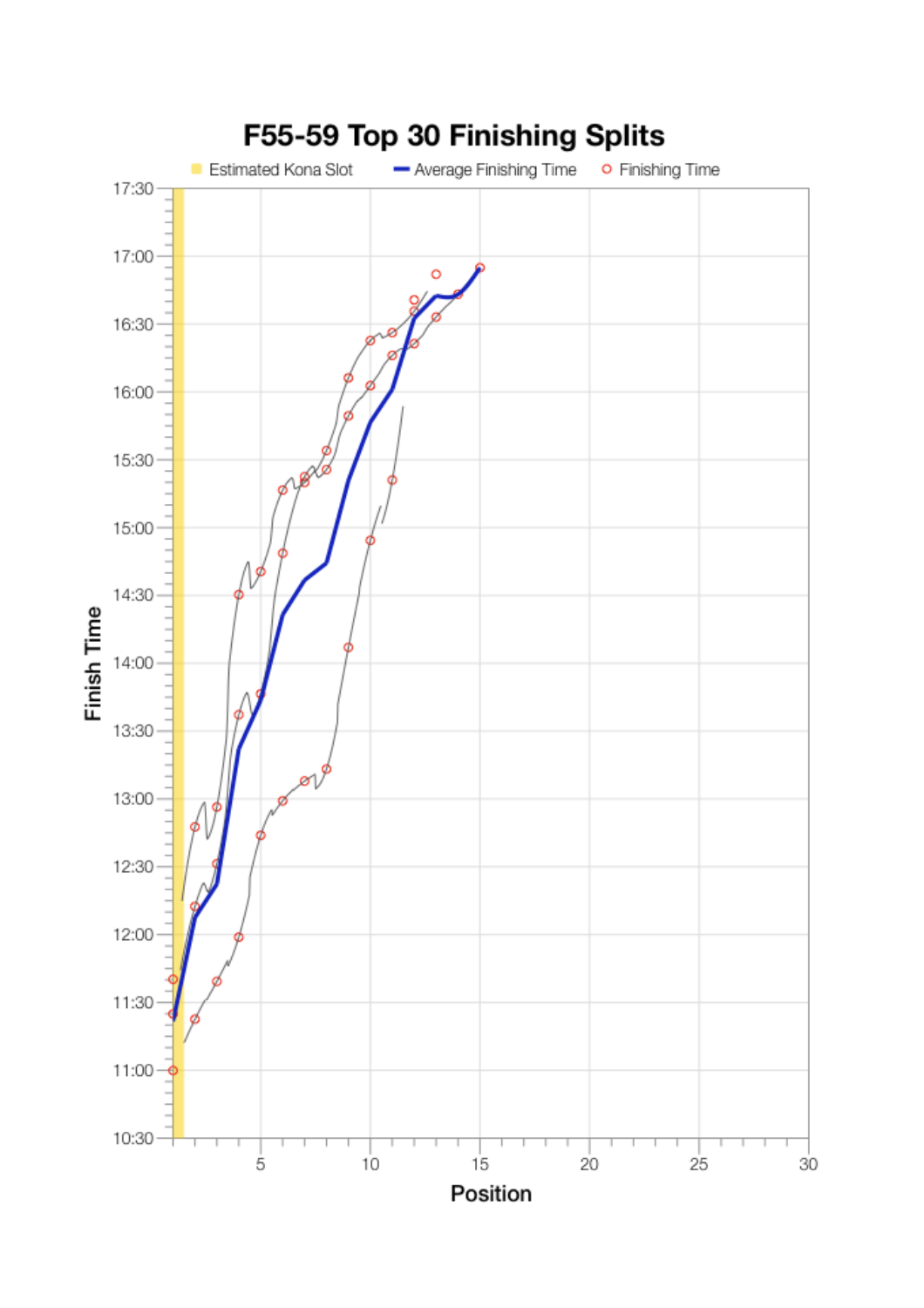## F55-59 Top 10 and Kona Times and Splits

| <b>Position</b>                   | <b>Swim Time</b> | <b>Bike Time</b> | <b>Run Time</b> | <b>Overall Time</b> |
|-----------------------------------|------------------|------------------|-----------------|---------------------|
| <b>Average Male Winner</b>        | 0:52:39          | 4:26:55          | 2:50:45         | 8:14:43             |
| <b>Average Female Winner</b>      | 0:53:47          | 5:06:32          | 3:07:36         | 8:54:01             |
| <b>Average 1st Age Grouper</b>    | 1:09:24          | 5:30:26          | 4:28:31         | 11:21:41            |
| Average 2nd Age Grouper           | 1:22:28          | 5:53:35          | 4:38:39         | 12:07:34            |
| Average 3rd Age Grouper           | 1:31:23          | 5:53:36          | 4:46:42         | 12:22:22            |
| Average 4th Age Grouper           | 1:36:14          | 6:10:52          | 5:22:36         | 13:22:09            |
| Average 5th Age Grouper           | 1:26:15          | 6:36:11          | 5:23:33         | 13:43:38            |
| Average 6th Age Grouper           | 1:34:55          | 6:41:54          | 5:41:11         | 14:21:28            |
| Average 7th Age Grouper           | 1:46:08          | 7:06:38          | 5:23:06         | 14:36:46            |
| Average 8th Age Grouper           | 1:43:51          | 6:58:52          | 5:40:01         | 14:44:18            |
| Average 9th Age Grouper           | 1:53:06          | 6:59:18          | 6:08:38         | 15:20:51            |
| Average 10th Age Grouper          | 2:00:54          | 7:27:09          | 5:59:04         | 15:46:35            |
| <b>Kona Qualifier Average</b>     | 1:09:24          | 5:30:26          | 4:28:31         | 11:21:41            |
| <b>Top 10 Age Grouper Average</b> | 1:36:28          | 6:31:51          | 5:21:12         | 13:46:44            |

#### **Texas 2013**

| <b>Position</b>               | <b>Swim Time</b> | <b>Bike Time</b> | <b>Run Time</b> | <b>Overall Time</b> |
|-------------------------------|------------------|------------------|-----------------|---------------------|
| <b>Male Winner</b>            | 0:54:54          | 4:29:07          | 2:56:18         | 8:25:06             |
| <b>Female Winner</b>          | 0:54:02          | 4:42:29          | 3:07:27         | 8:49:14             |
| <b>1st Age Grouper</b>        | 1:09:46          | 5:31:43          | 4:32:03         | 11:24:55            |
| 2nd Age Grouper               | 1:18:15          | 5:45:12          | 4:55:23         | 12:12:28            |
| 3rd Age Grouper               | 1:56:04          | 5:58:13          | 4:26:46         | 12:31:21            |
| 4th Age Grouper               | 1:53:28          | 6:11:31          | 5:21:28         | 13:37:14            |
| 5th Age Grouper               | 1:22:12          | 6:35:14          | 5:30:41         | 13:46:29            |
| 6th Age Grouper               | 1:18:25          | 6:48:52          | 6:20:02         | 14:48:40            |
| 7th Age Grouper               | 1:45:53          | 7:21:43          | 5:56:11         | 15:22:29            |
| 8th Age Grouper               | 1:50:36          | 6:52:40          | 6:09:44         | 15:25:39            |
| 9th Age Grouper               | 1:52:37          | 7:18:51          | 6:18:17         | 15:49:23            |
| 10th Age Grouper              | 2:09:07          | 7:27:46          | 5:59:25         | 16:02:45            |
| <b>Kona Qualifier Average</b> | 1:09:46          | 5:31:43          | 4:32:03         | 11:24:55            |
| Top 10 Age Grouper Average    | 1:39:38          | 6:35:10          | 5:33:00         | 14:06:08            |

#### **Texas 2012**

| <b>Position</b>                   | <b>Swim Time</b> | <b>Bike Time</b> | <b>Run Time</b> | <b>Overall Time</b> |
|-----------------------------------|------------------|------------------|-----------------|---------------------|
| <b>Male Winner</b>                | 0:53:36          | 4:25:43          | 2:46:55         | 8:10:44             |
| <b>Female Winner</b>              | 0:53:32          | 4:45:52          | 3:11:09         | 8:54:58             |
| <b>1st Age Grouper</b>            | 1:08:25          | 5:34:24          | 4:39:37         | 11:40:15            |
| 2nd Age Grouper                   | 1:26:58          | 6:25:57          | 4:39:59         | 12:47:38            |
| 3rd Age Grouper                   | 1:26:15          | 5:54:35          | 5:26:07         | 12:56:26            |
| 4th Age Grouper                   | 1:48:54          | 6:34:48          | 5:49:50         | 14:30:21            |
| 5th Age Grouper                   | 1:35:30          | 7:01:28          | 5:42:27         | 14:40:32            |
| 6th Age Grouper                   | 1:45:26          | 7:02:56          | 5:51:03         | 15:16:34            |
| 7th Age Grouper                   | 1:48:44          | 7:30:43          | 5:32:30         | 15:19:57            |
| 8th Age Grouper                   | 1:47:09          | 7:54:25          | 5:33:49         | 15:34:03            |
| 9th Age Grouper                   | 1:55:21          | 7:22:21          | 6:30:52         | 16:06:11            |
| 10th Age Grouper                  | 1:40:43          | 7:28:49          | 6:51:39         | 16:22:42            |
| <b>Kona Qualifier Average</b>     | 1:08:25          | 5:34:24          | 4:39:37         | 11:40:15            |
| <b>Top 10 Age Grouper Average</b> | 1:38:20          | 6:53:02          | 5:39:47         | 14:31:27            |